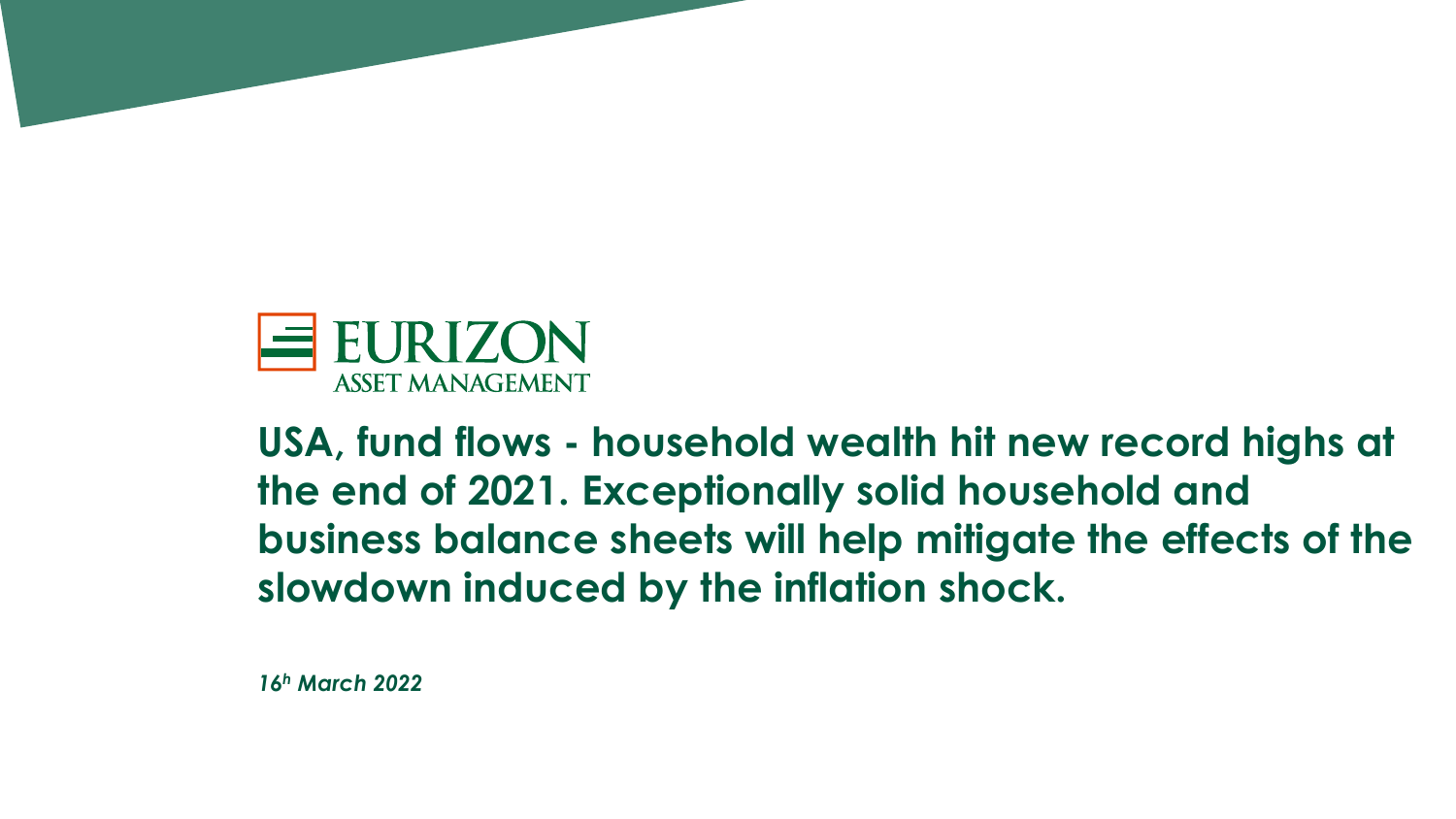**Data on financial flows collected by the Federal Reserve (Financial Accounts) outlined ongoing, strong household wealth growth in 2021, and in 4Q in particular. At the end of 2021, net wealth had exceeded pre-Covid levels by as much as 33 trillion dollars, marking new record-high levels also in relation to disposable income.**

**The decline of stock indices in 1Q will curb financial wealth, but the correction will be limited, and from extremely high starting levels .**

**The US economy is tackling the inflation shock with exceptionally solid household and business balance sheets.**

**The savings accumulated by households (increased wealth and available cash on deposit accounts) will help mitigate the effects of the slowdown of the recovery resulting from the Ukrainian crisis and from the initial fed funds rate hike.**



**1**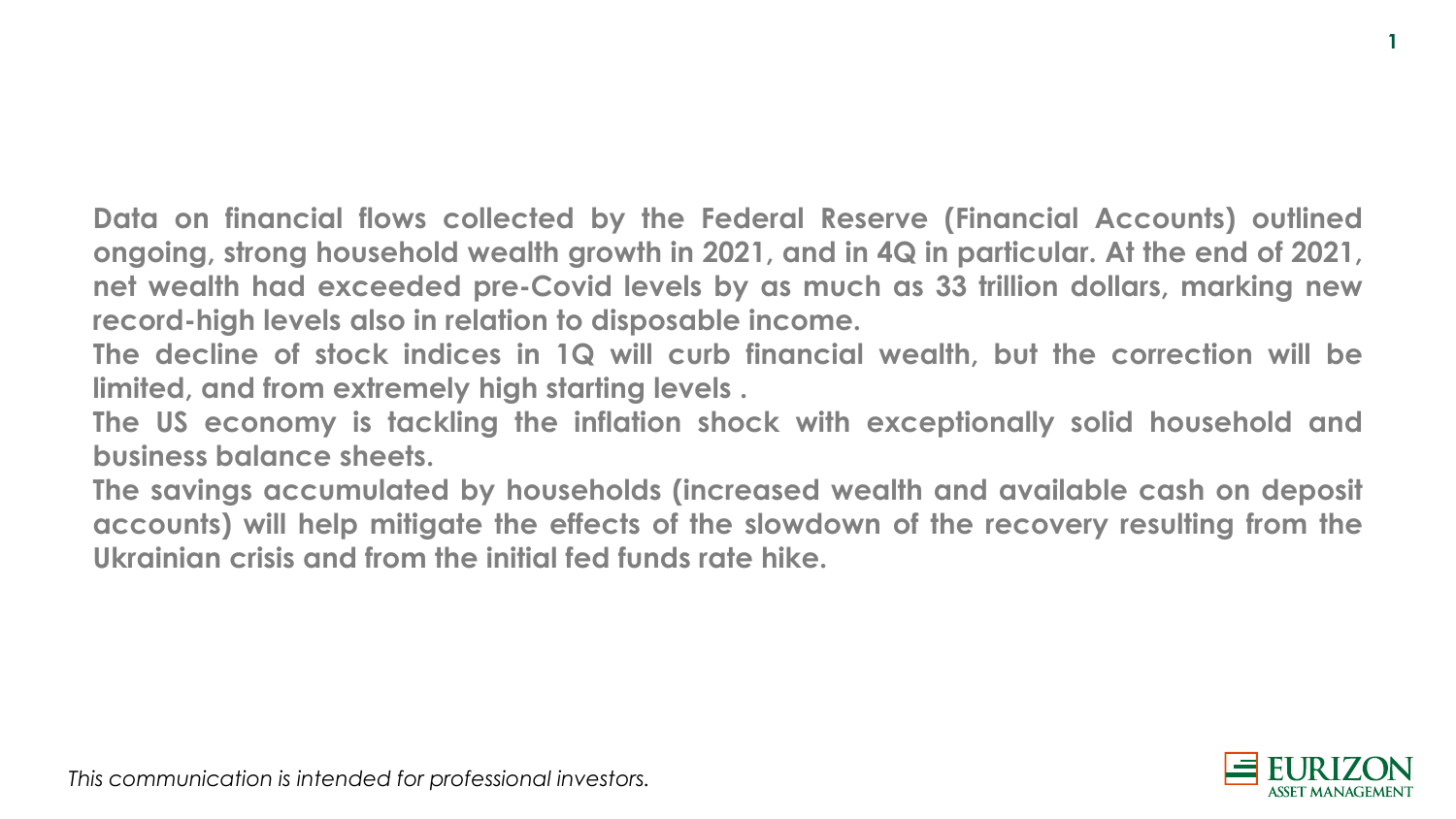## **Household wealth protecting consumption**

**Net household wealth (wealth - debt) in 2021 as a whole increased by a hefty 18.9 trillion**  dollars, accelerating upwards in 4Q (5.3 trillion), thanks to the strong trend of the stock markets and to the ongoing increase in the value of property**. This has driven the net wealth/disposable income ratio to new record-breaking levels.** 

The correction of the stock markets in 1Q 2022 will curb financial wealth, albeit from extremely high levels.

**In the exit from the pandemic crisis, the situation of households is the opposite to what it was after past recessions** (especially in 2008): rather than decreasing, **net household wealth compared to pre-Covid levels** (4Q 2019) **has actually increased (by 33.5 trillion dollars)**, whereas **debt in relation to disposable income**, while on the rise in 2021**, is close to pre-Covid levels.**

The savings rate has returned to pre-Covid levels, helping support consumption over the past few months. **Savings cumulated over the past quarters, however, still represent a useful buffer to support consumption in the next few months.** The level of wealth seems consistent with **a further deterioration of the savings rate, useful to attenuate the loss of purchasing power incurred by incomes due to already elevated inflation**, exposed to further upside pressures due to the conflict in Ukraine.

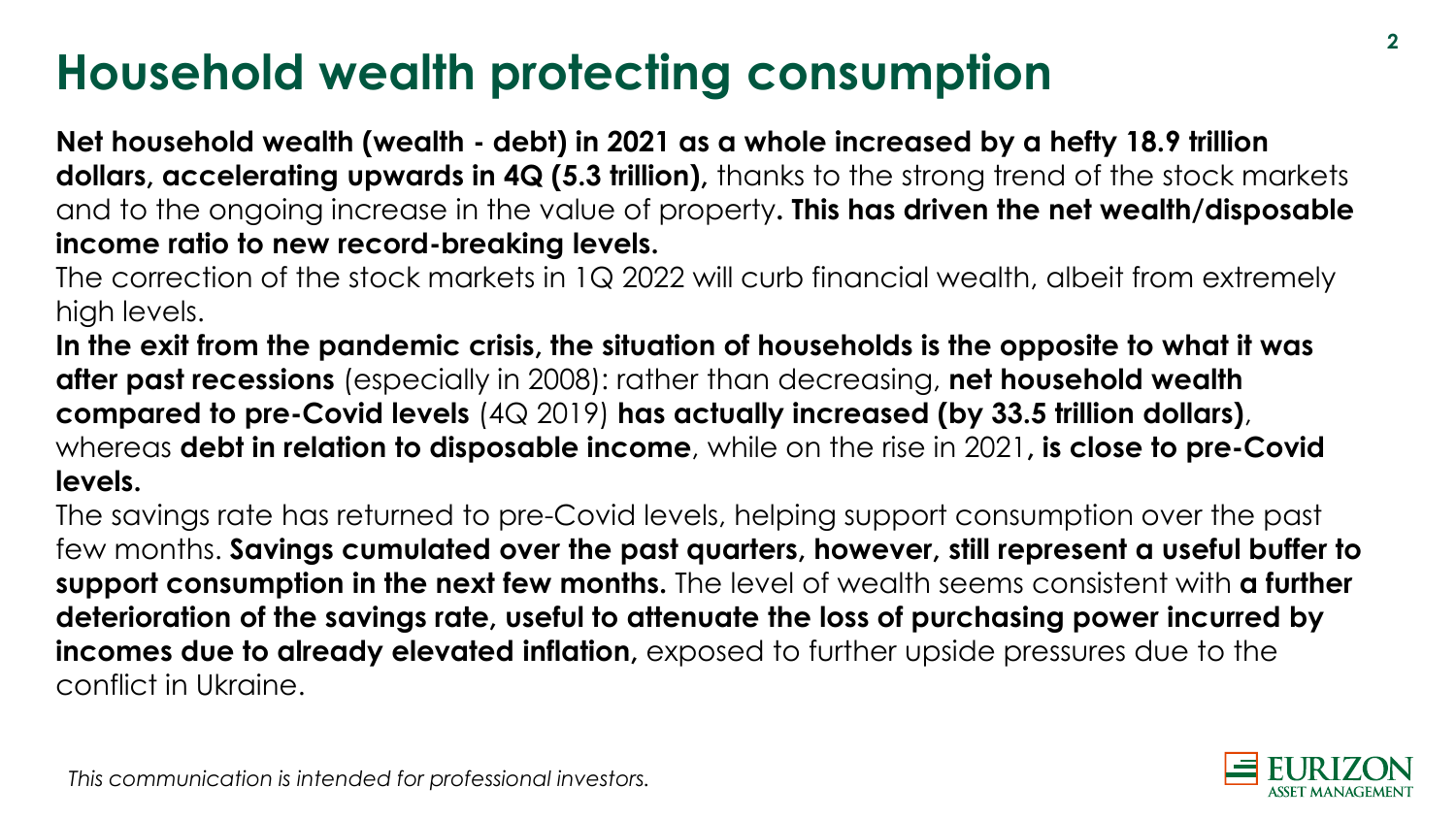#### **Household wealth protecting consumption**



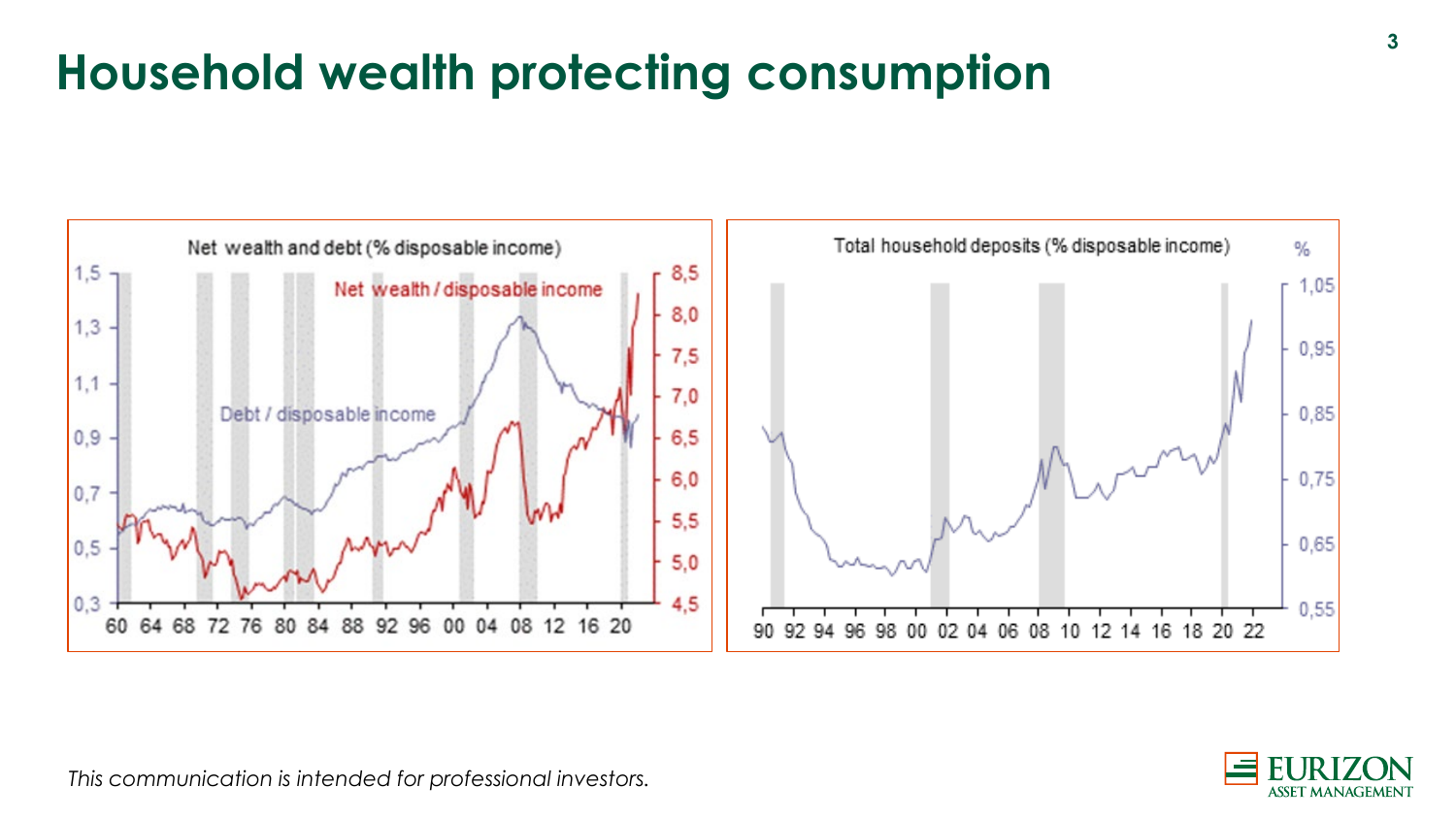#### **Household wealth protecting consumption**



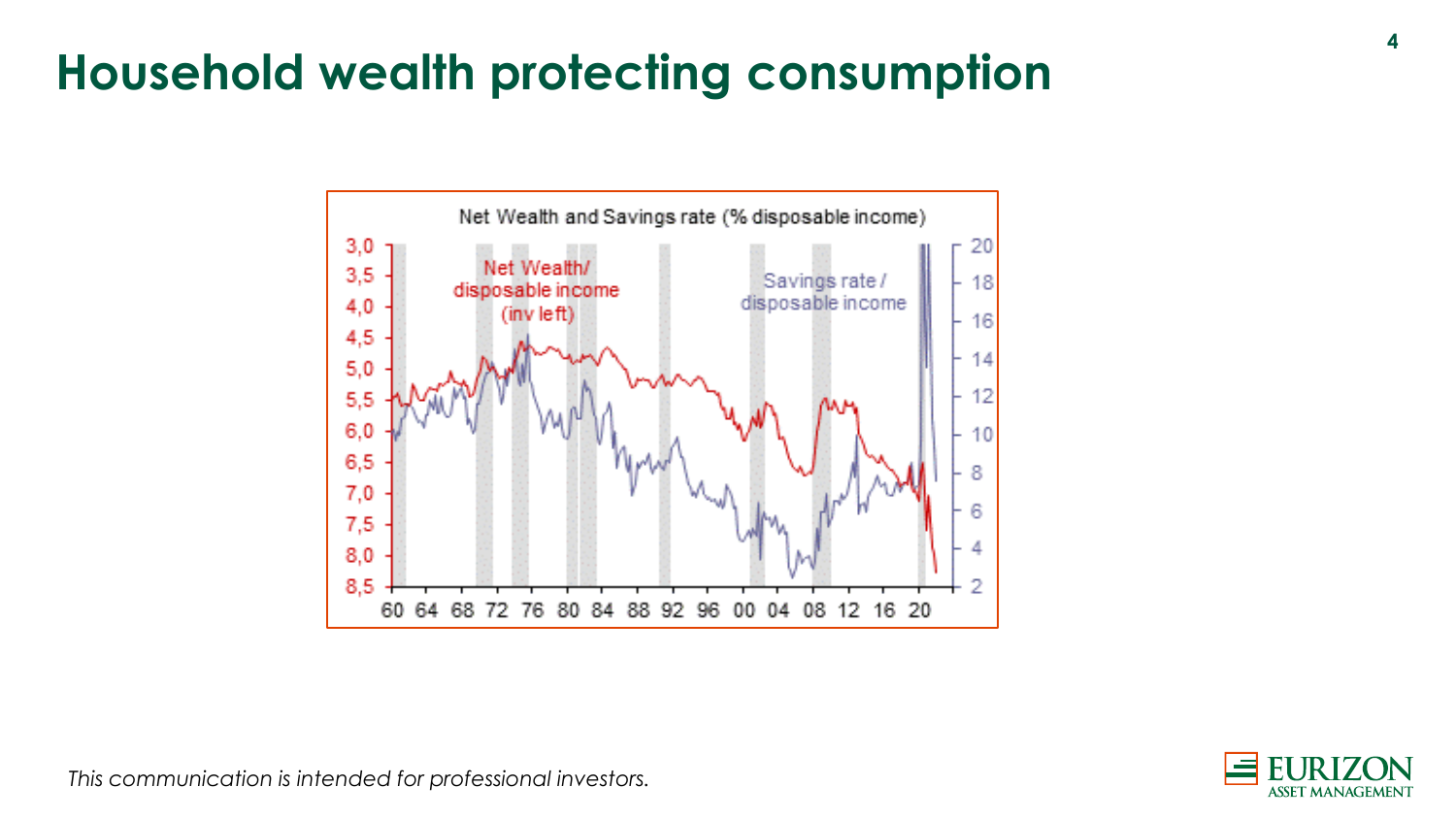## **Distribution of household wealth**

The increase of net wealth, as has been the case in past post-recession recovery phases, is once again concentrated in the already more affluent portion of the population, that own stocks and real estate. The latest Fed data on wealth distribution, however, show that **balance sheets are proving more resilient compared to past recessions, for households as well, with lower wealth levels** (50% of the population).

When subdividing the US population in wealth percentiles (top 1%, 90-99% percentile, 50-90% percentile, and bottom 50%), **wealth emerges as having increased at a faster debt than debt across groups**. In previous recessions, on the other hand, the pace at which net wealth recovered in the lowest percentile (bottom 50%) was very slow indeed, and held back by high debt.

**The solidity of the balance sheets of households, also in terms of distribution, should allow for greater resilience of the consumption trend, even in a phase in which real income is slowing.**

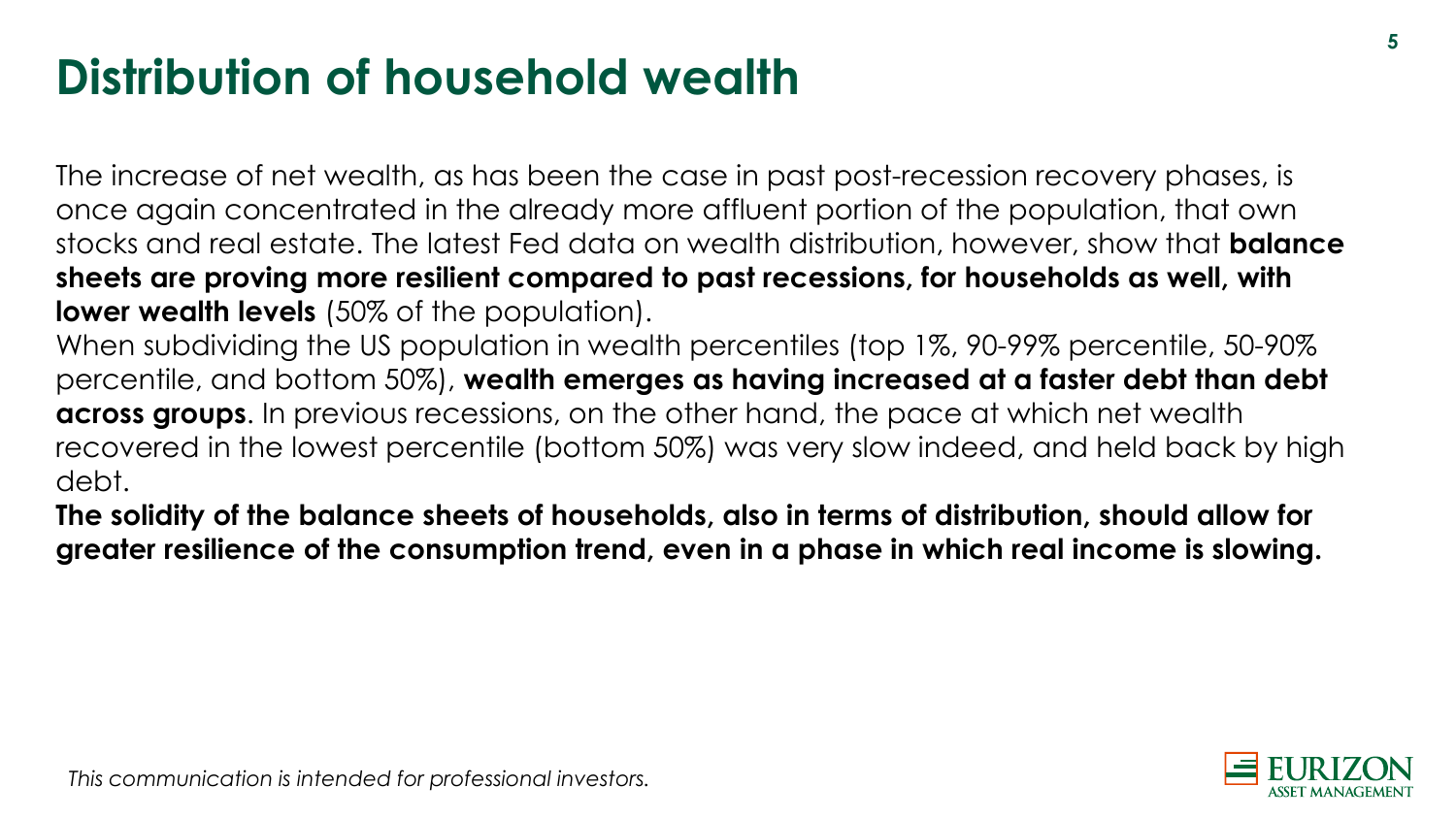## **Distribution of household wealth**



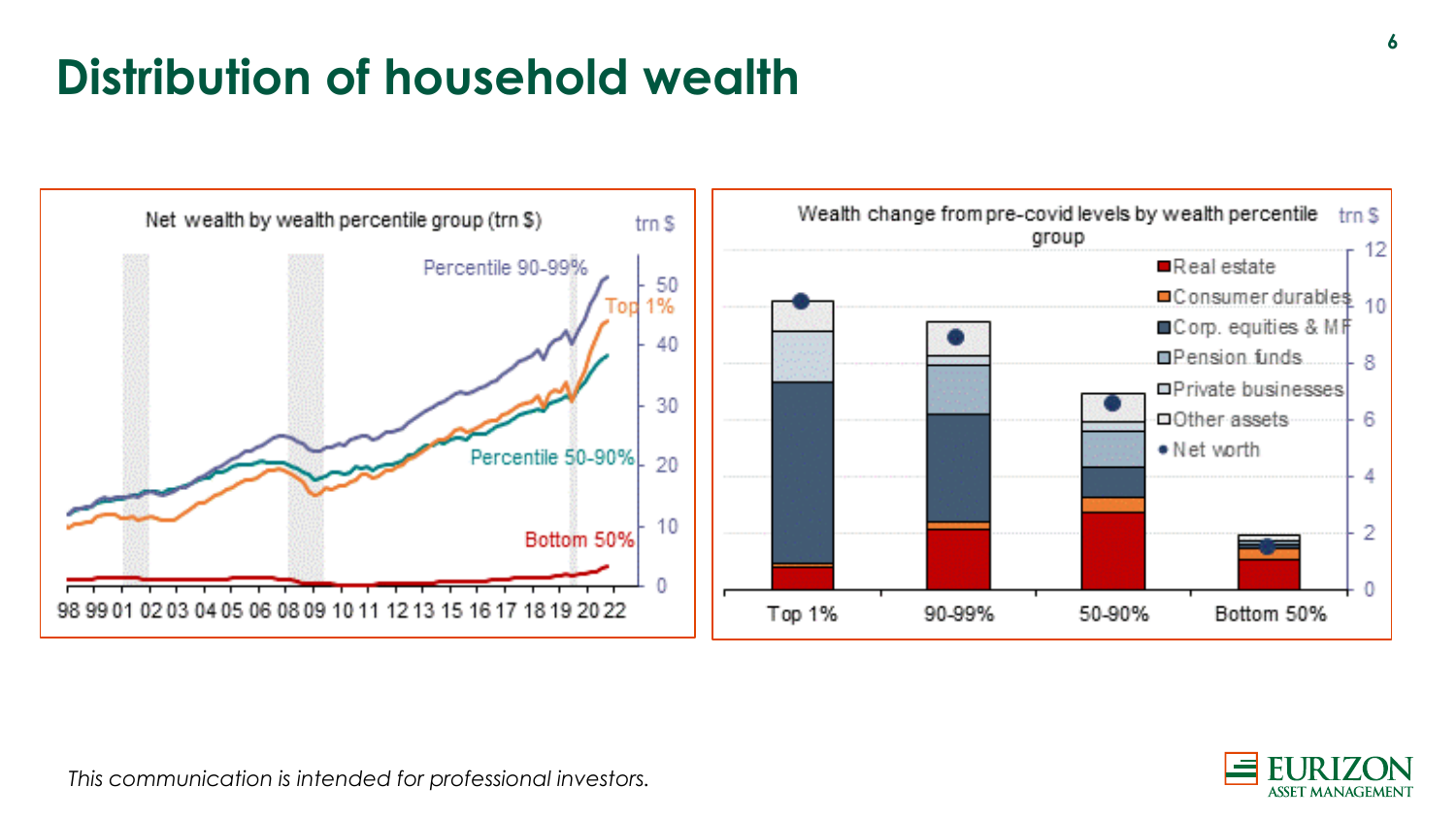## **Debt/GDP: the decline from the pandemic peak continues**

Overall debt growth in the US accelerated at the end of 2021 (8.2% q/q annualised). **In relation to nominal GDP, debt continued to drop, to 346% from a peak of 393% in 2Q 2020,** while staying 20 percentage points above pre-pandemic values (when debt was at its lowest in 12 years). In the quarter, debt growth was solid across sectors. The strongest increase was marked by **Federal government** (11%), followed by households (8%), driven in particular by new mortgages, but also buy consumer credit.

**Debt in the non-financial sector (6.7%) increased in line with pre-Covid rates:** the level of debt in relation to GDP is returning towards pre-Covid levels (75%).

Public debt in relation to GDP is still pulling back form the peak hit in 2Q 2020, while staying at high levels as a result of the strong fiscal measures put in place to contain the effects of the pandemic. The ratio of Treasuries (marketable) and GDP, at 94%, is down from a peak of 102%, but sill well above pre-Covid levels (77%).

The largest holders of debt are foreign investors (34%), the Fed (with a share of 27%, set to decrease soon), followed by investment funds and pension funds, banks and households.

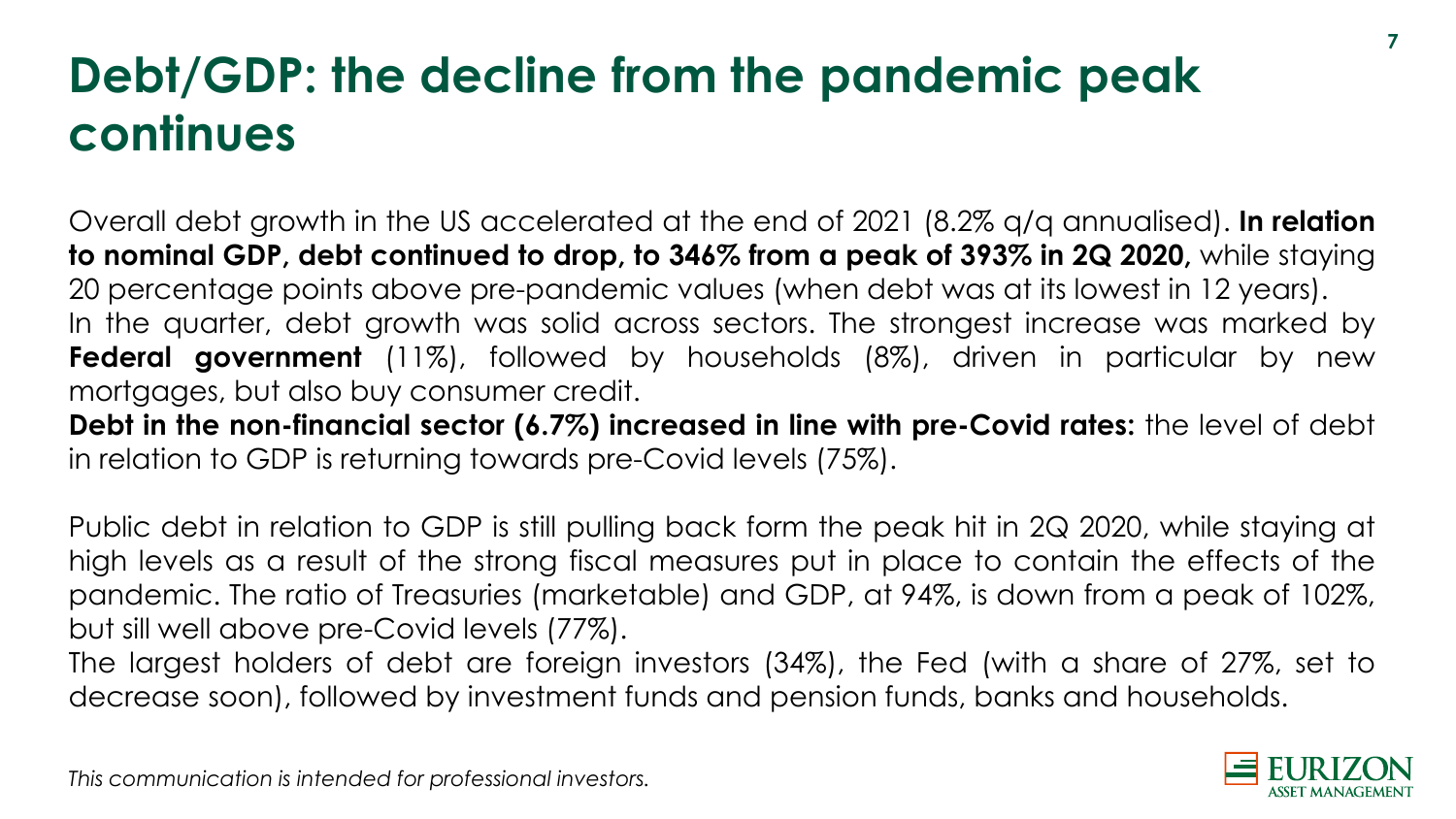## **Debt/GDP: the decline from the pandemic peak continues**



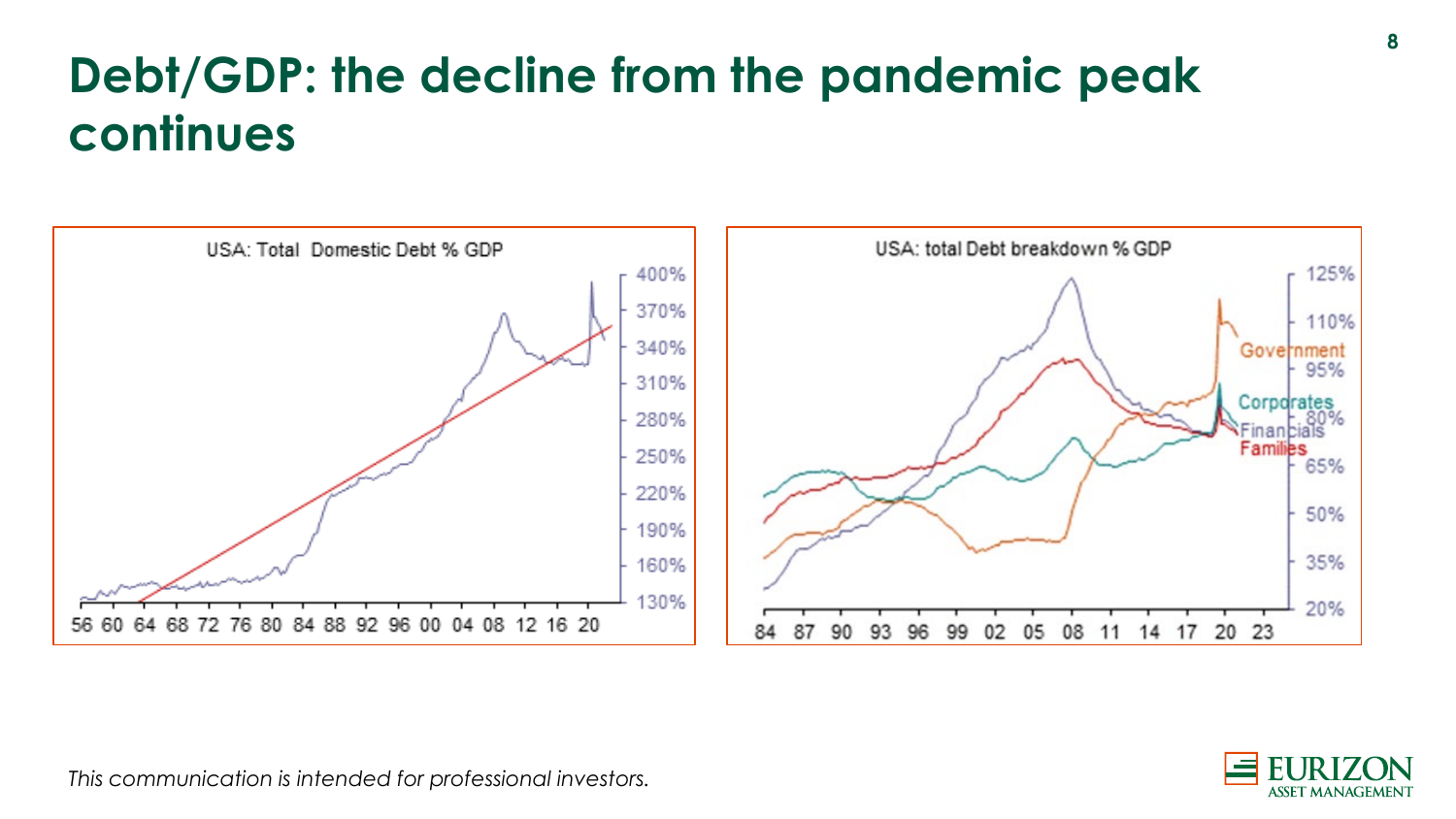# **Businesses: financial leverage below pre-Covid levels thanks to earnings**

**Corporate debt resumed growing at a sustained pace in 2H 2021. However, financial leverage** (debt/earnings ratio) **dropped to below-trend levels and below pre-pandemic values**. This was made possible by the **acceleration of earnings growth.**

Indications of the balance sheet solidity of businesses are also provided by the **comparison between debt and net wealth:** the ratio has dropped into the lower end of the range outlined in the past 12 years.

Debt remains historically high in absolute levels; it was high already before the pandemic and is even higher now in the post-Covid phase. However, this is offset by strong wealth and earnings growth.

The recent increase in the cost of debt is a restrictive factors for businesses, after two years in **which interest rates were extremely low**. However, **the solidity of corporate balance sheets is a shielding element**. **Businesses are potentially in the position to finance new investments drawing entirely from their own means:** the financing gap (that measures the need businesses have to resort to external financing) rose back in 4Q but stayed in negative territory.

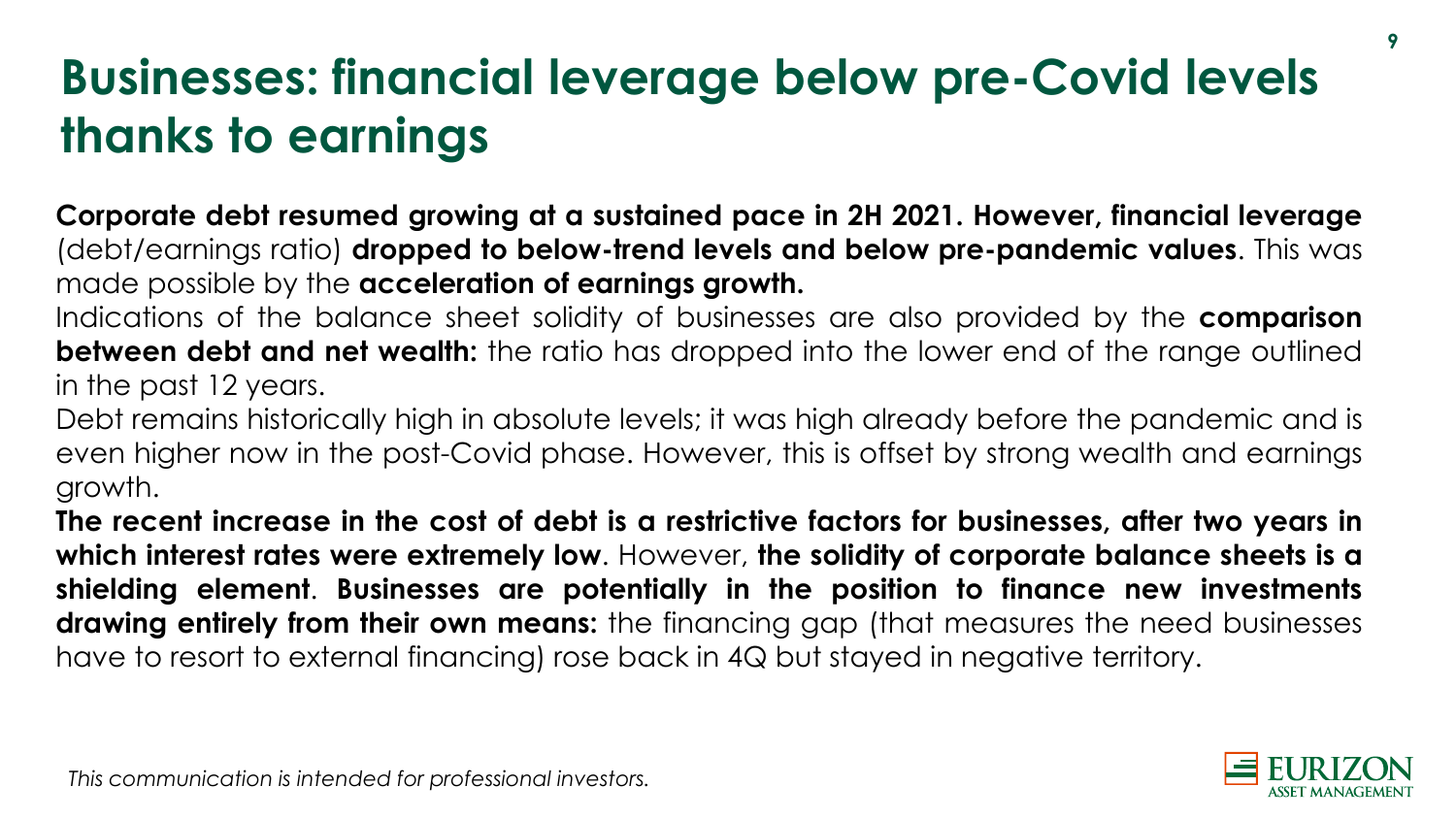# **Businesses: financial leverage below pre-Covid levels thanks to earnings**



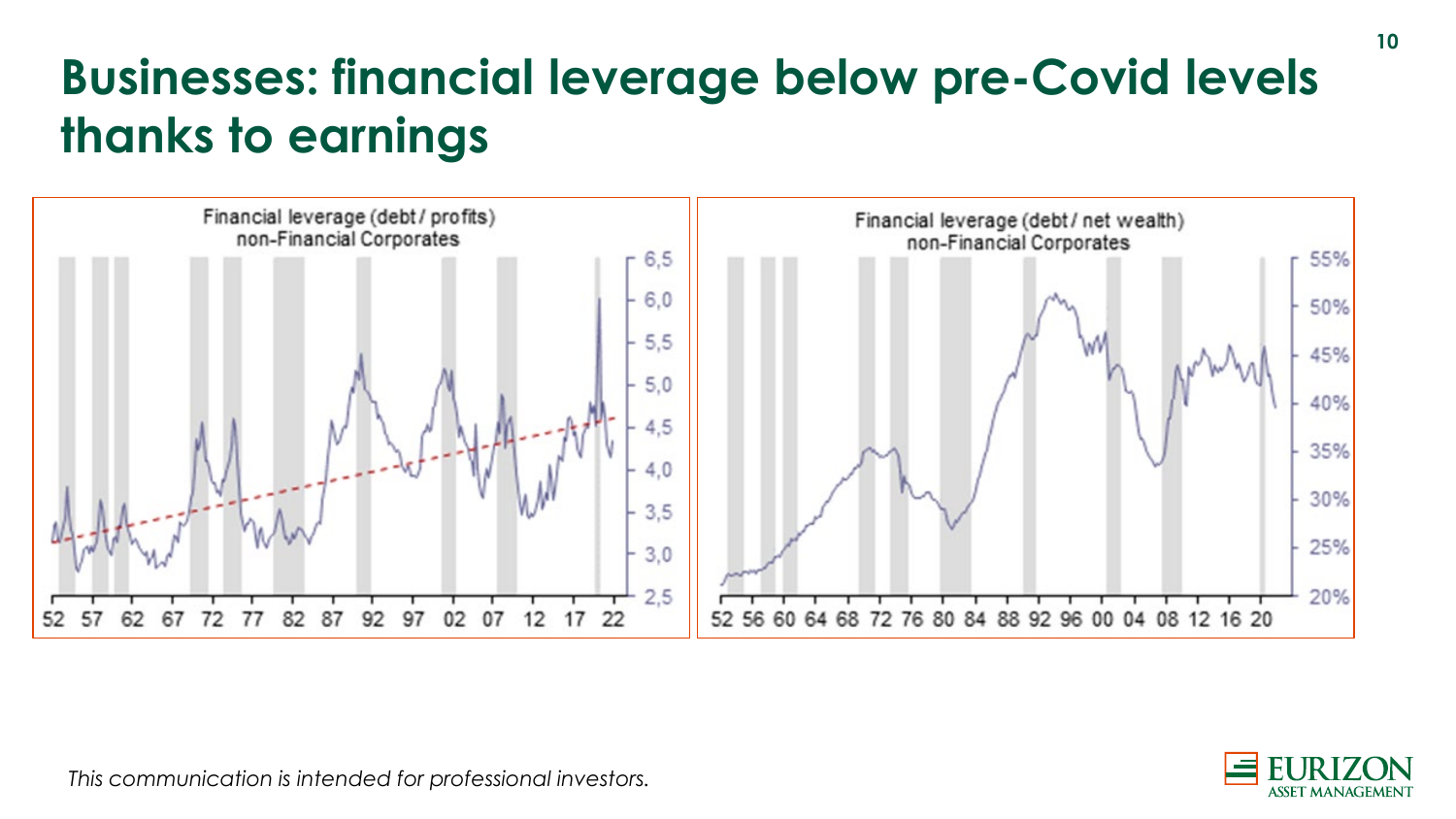# **Businesses: financial leverage below pre-Covid levels thanks to earnings**